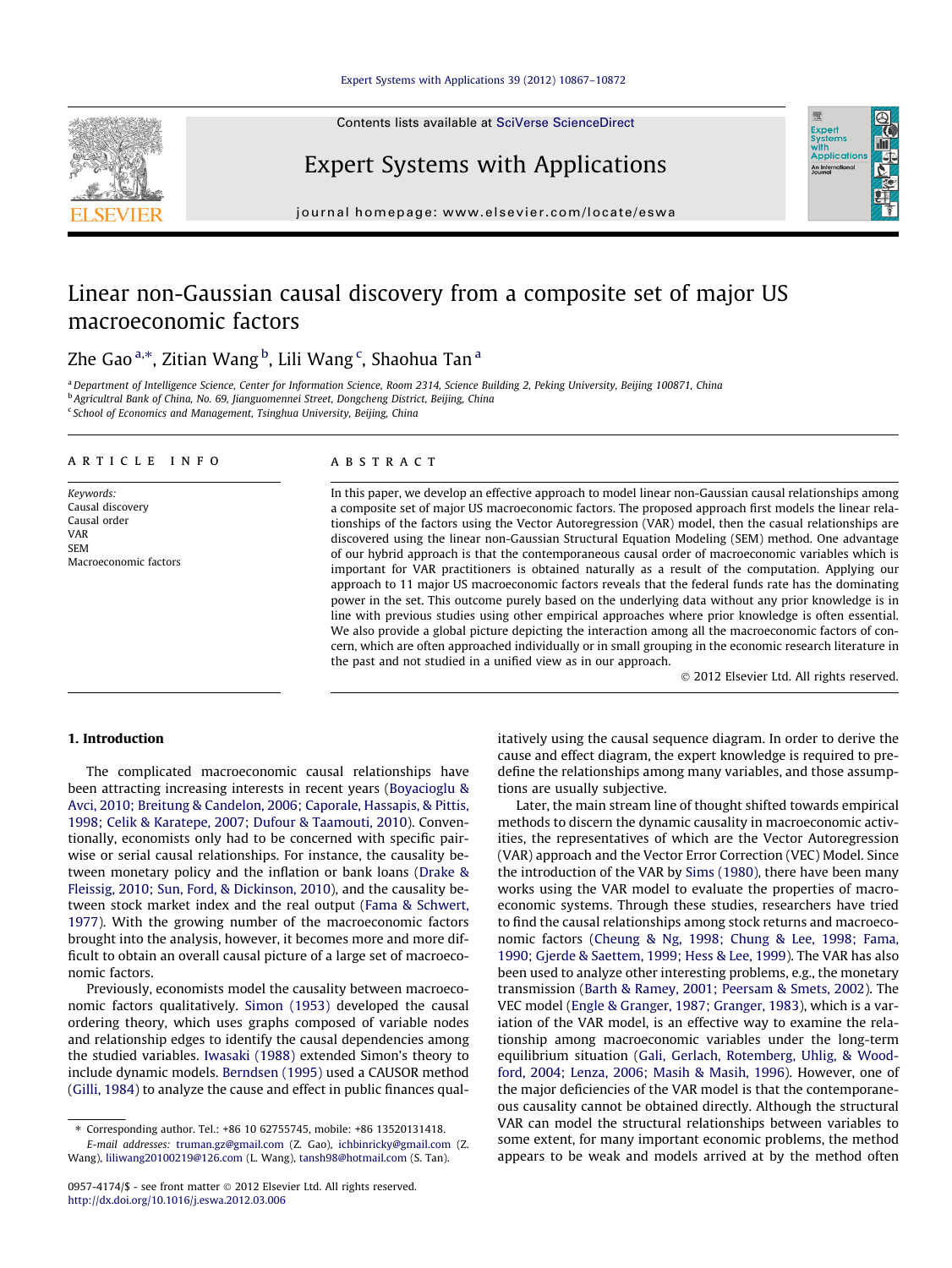lacks sufficient explanatory power [\(Hoover, Demiralp, & Perez,](#page--1-0) [2009\)](#page--1-0).

In this paper, we develop a hybrid approach that automatically identifies the causal structure from the data records of macroeconomic factors by combining the VAR with the newly developed linear non-Gaussian Structural Equation Modeling method [\(Sogawa,](#page--1-0) [Shimizu, Kawahara, & Washio, 2010\)](#page--1-0) The proposed approach first models the linear relationships of the factors using the VAR model, then the casual relationships are discovered using the linear non-Gaussian Structural Equation Modeling method. The discovered causal relationships not only capture the contemporaneous causal order, but also depict the global causal picture among the macroeconomic factors. This purely data-driven approach does not assume any prior knowledge as often was the case in the previous methods.

Empirically, the relationships among the US monetary policy, monetary transmission, GDP, equity market, and mortgage activity are studied by applying our approach. The global picture of 11 macroeconomic factors interactions is obtained, which clearly illustrate some well-known interactions ([Andersena, Bollerslevb,](#page--1-0) [Dieboldc, & Vegad, 2007; Ben & Alan, 1992; Boyd, Hu, & Jagana](#page--1-0)[than, 2005; Litterman & Weiss, 1985](#page--1-0)), as well as some new findings of relationships. For example, the federal funds rate is the dominate factor in the whole structure and industrial production is the direct cause of stock market return.

The rest of the paper is organized as follows. In Section 2, we formulate the problem of causal discovery among macroeconomic factors. In Section 3, the solution taking the advantage of both VAR model and the linear non-Gaussian Structural Equation Modeling method to find the causality among macroeconomic factors is proposed. Empirical results based on time-series data of a set of 11 US major macroeconomic factors are in Section [4](#page--1-0). Finally, some conclusions are drawn in Section [5](#page--1-0).

#### 2. Problem formulation

Conceptually, the problem of causal discovery from macroeconomic factors can be formulated as a 3-step process. First, select those macroeconomic factors that will be used in a model for a pre-determined objective of an analysis. For instance, factors are often selected along the lines of monetary transmission, core CPI inflation, real GDP, equity market, mortgage activity, monetary policy if the interest is in understanding the overall causality graph of a macroeconomic system. Second, apply an appropriate modeling method which can capture the causality among the selected factors using collected data samples of these factors. The set of the data samples can either be panel data or time-series data. Generally, causal discovery using panel data set or time-series data set will yield different results. Third, analyze and interpret the obtained model (in the form of causal relationship graph as in our case) to arrive at the properties and characteristics of the underlying macroeconomic system. In the above formulation, we also assume that there is no limitation in terms of a number of factors to be considered in one causal discovery along any particular line of interest, nor any prior knowledge of any kind exists for such a causal discovery, and there is a general availability of sufficient sample data. Therefore, the underlying idea of this problem formulation is that the problem has to be solved with a composite, or otherwise, large set of factors and purely based on given sample data. This idea, hence, the formulation itself necessarily requires that we must develop an effective modeling approach to be able to do so both effectively and efficiently.

In considering the number of factors that have to be considered simultaneously, the following assumption lays a foundation for an educated choice.

**Assumption 1.** Each macroeconomic factor is affected by a limited number of other factors, either endogenous or exogenous factors. The relationship can be described by linear equations.

This assumption is the main stream thinking in the macroeconomic area. For instance, [Duffie and Singleton \(1993\)](#page--1-0) indicated that when a set of factors is small, selecting a non-linear model can obtain a more significant result; conversely, for a large set of factors, a linear model can be more significantly effective. It is easy to understand that a non-linear model is often too complex to compute and the results obtained may be less accurate. On the other hand, a linear model can lead to simpler and more effective computation with more accurate results. Therefore, linear model is naturally a popular choice for analysis and research in the macroeconomic community. We follow the same line of thought in approaching the causal discovery among a set of macroeconomic factors using the linear modeling methodology.

With all the above considerations, the problem of discovering the causality from macroeconomic factors can be vigorously put as follows:

Given a set of n macroeconomic factors,  $\mathbf{F} = \{f_1, f_2, \ldots, f_n\}$ , we try to find a set of simultaneous linear equations representing the causal relationships in F.

In order to study the causal relationships, we assume there is a well-established data sample matrix  $\mathbf{S} = [s_1, s_2, \dots, s_n]^T$  for **F**, where  $s_i(1 \leq i \leq n)$  is a 1  $\ \times$  m vector and m is the number of the samples. In particular, data samples can be either panel data or time-series data.

#### 3. Solution methodology

In this section, a linear non-Gaussian causal discovery method is fully developed with the following three key steps. First, a novel method for VAR modeling residuals extraction is proposed. Then an appropriate causal discovery method is fully developed into a solution algorithm that can come up with an initial causality graph represented by a full directed acyclic graph. Lastly, a resultant causality graph of macroeconomic factors is obtained after we prune redundant directed edges in the initial causality graph.

#### 3.1. VAR modeling for extracting residuals

For causal discovery, the main stream method at present is to first analyze the relationship between macroeconomic variables via VAR model, then use impulse response functions and variance decomposition approach to examine the predictive relationship among variables. However, the empirical analysis shows that the explanatory power of VAR model is limited. Although the Structural Vector Autoregression (SVAR) model has provided some economics theoretical support, such a support often appears too weak to be accepted as playing a dominant role in the main-stream economics theories ([Gilbert, 1986; Mizon, 1995](#page--1-0)).

Moreover, when we use the impulse response functions and the variance decomposition approach to test the causal relationship among variables, the Cholesky decomposition, which is a widely adopted technique to find an orthogonal impulse response function, is very sensitive to the order of the variables in the VAR model. In other words, there is no mechanism that can systematically provide the contemporaneous causal order of VAR variables, which is a very important step for causality discovery. VAR practitioners always choose an order arbitrarily, thereby introducing uncertainty into the computation. This leads to our belief that there are some fundamental aspects of the variables that the VAR model as it is now is not able to capture. In other words, the residuals of a VAR model appear to still contain valid information that needs to be extracted further to improve its explanatory power.